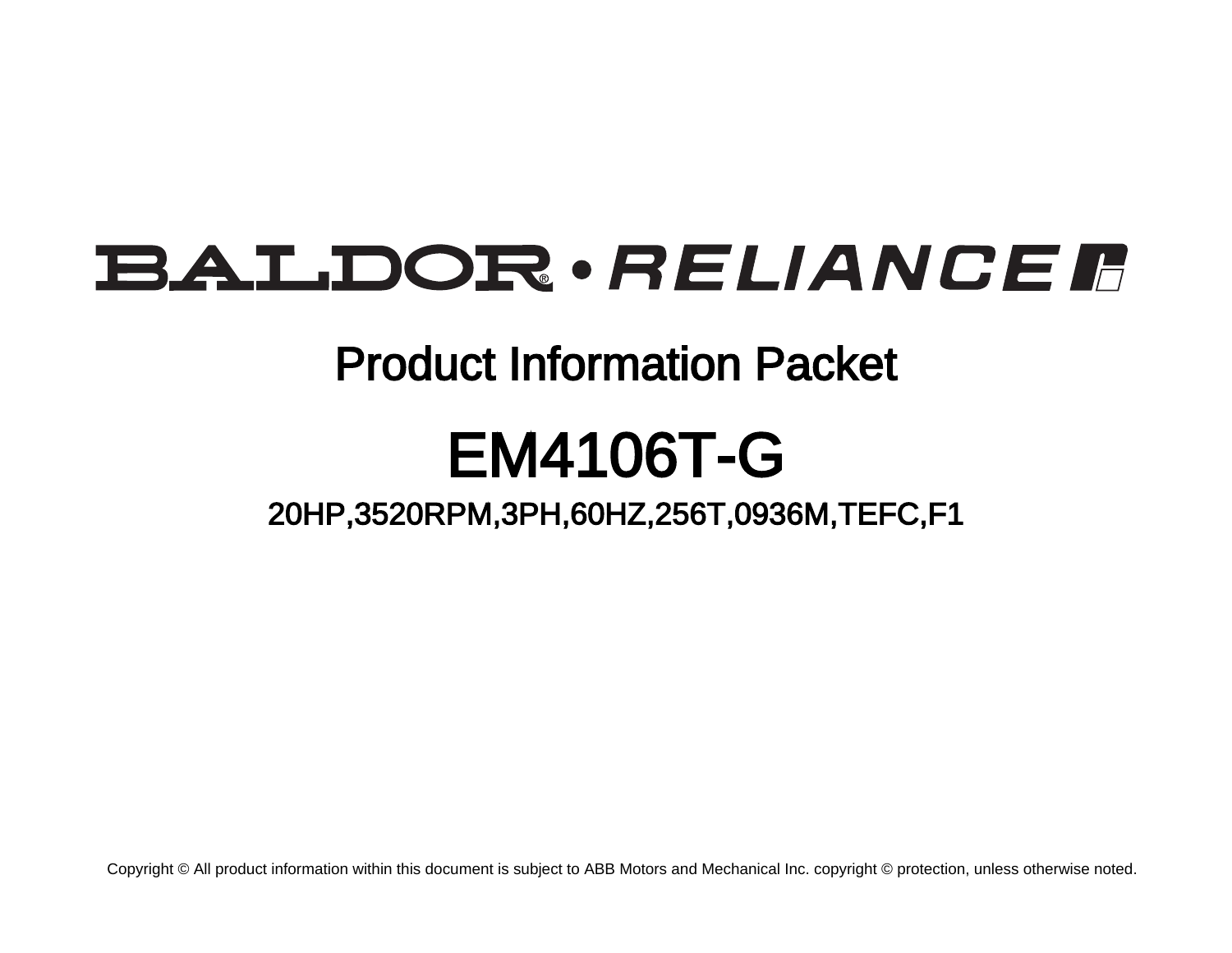### BALDOR · RELIANCE F Product Information Packet: EM4106T-G - 20HP,3520RPM,3PH,60HZ,256T,0936M,TEFC,F1

| <b>Part Detail</b> |           |             |            |             |        |                      |            |  |
|--------------------|-----------|-------------|------------|-------------|--------|----------------------|------------|--|
| Revision:          | AK        | Status:     | PRD/A      | Change #:   |        | Proprietary:         | No         |  |
| Type:              | AC        | Elec. Spec: | 09WGZ601   | CD Diagram: | CD0005 | Mfg Plant:           |            |  |
| Mech. Spec:        | 09J359    | Layout:     | 09LYJ359   | Poles:      | 02     | <b>Created Date:</b> | 11-29-2011 |  |
| Base:              | <b>RG</b> | Eff. Date:  | 02-21-2022 | Leads:      | 9#12   |                      |            |  |

| <b>Specs</b>                           |                         |                                  |                              |
|----------------------------------------|-------------------------|----------------------------------|------------------------------|
| <b>Catalog Number:</b>                 | EM4106T-G               | Heater Indicator:                | No Heater                    |
| Enclosure:                             | <b>TEFC</b>             | <b>Insulation Class:</b>         | н                            |
| Frame:                                 | 256T                    | <b>Inverter Code:</b>            | <b>Inverter Ready</b>        |
| <b>Frame Material:</b>                 | Iron                    | <b>KVA Code:</b>                 | H                            |
| Motor Letter Type:                     | Three Phase             | <b>Lifting Lugs:</b>             | <b>Standard Lifting Lugs</b> |
| Output @ Frequency:                    | 20.000 HP @ 60 HZ       | <b>Locked Bearing Indicator:</b> | Locked Bearing               |
| Synchronous Speed @ Frequency:         | 3600 RPM @ 60 HZ        | Motor Lead Quantity/Wire Size:   | 9 @ 12 AWG                   |
| Voltage @ Frequency:                   | 230.0 V @ 60 HZ         | <b>Motor Lead Exit:</b>          | Ko Box                       |
|                                        | 460.0 V @ 60 HZ         | <b>Motor Lead Termination:</b>   | <b>Flying Leads</b>          |
| XP Class and Group:                    | None                    | Motor Type:                      | 0936M                        |
| <b>XP Division:</b>                    | Not Applicable          | <b>Mounting Arrangement:</b>     | F <sub>1</sub>               |
| <b>Agency Approvals:</b>               | <b>UR</b>               | <b>Power Factor:</b>             | 89                           |
|                                        | <b>CSA EEV</b>          | <b>Product Family:</b>           | <b>General Purpose</b>       |
|                                        | <b>CSA</b>              | <b>Pulley End Bearing Type:</b>  | Ball                         |
| <b>Auxillary Box:</b>                  | No Auxillary Box        | <b>Pulley Face Code:</b>         | Standard                     |
| <b>Auxillary Box Lead Termination:</b> | None                    | <b>Pulley Shaft Indicator:</b>   | Standard                     |
| <b>Base Indicator:</b>                 | Rigid                   | Rodent Screen:                   | None                         |
| <b>Bearing Grease Type:</b>            | Polyrex EM (-20F +300F) | <b>Shaft Extension Location:</b> | <b>Pulley End</b>            |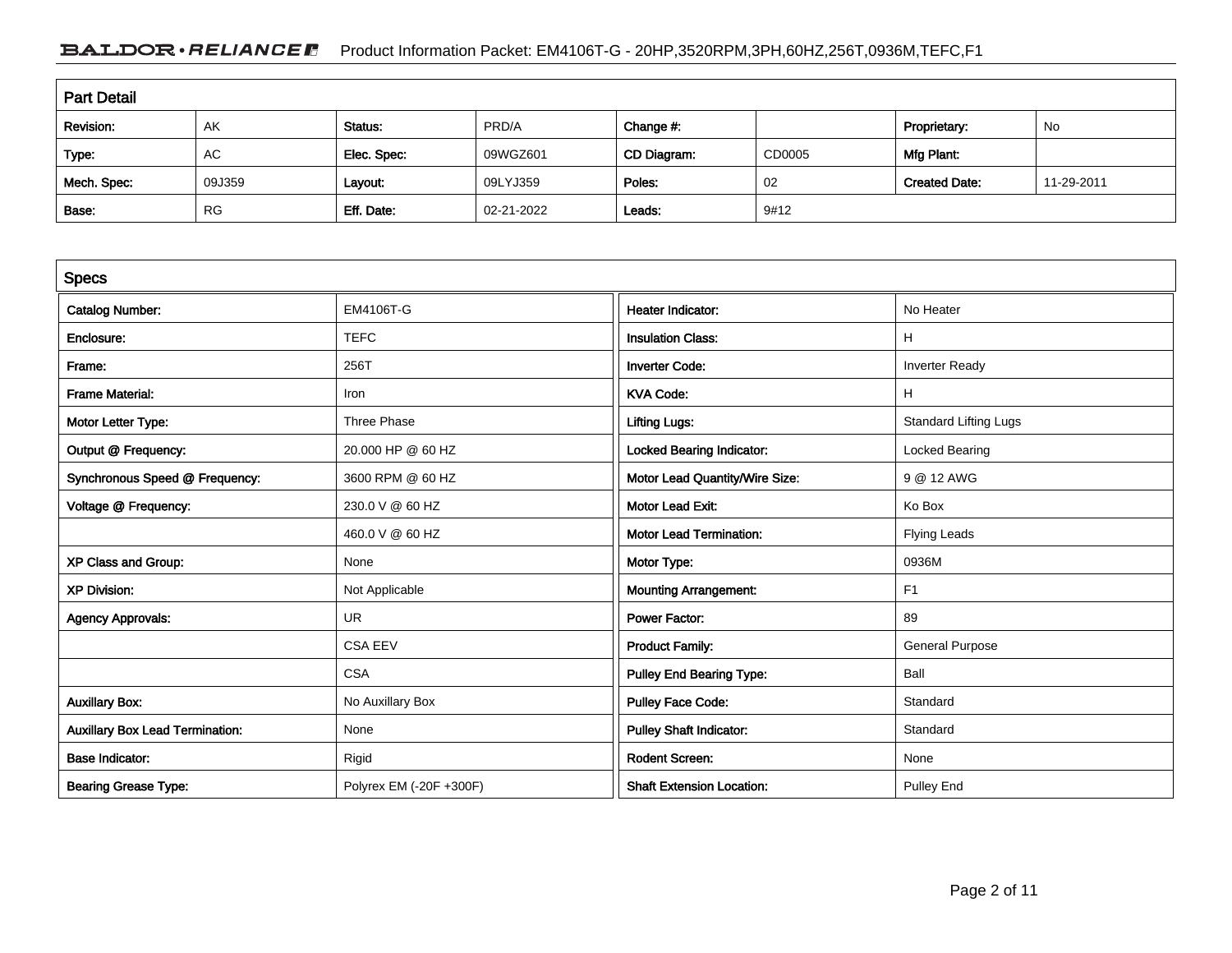| Blower:                               | None                      | <b>Shaft Ground Indicator:</b>     | <b>Shaft Grounding</b> |  |
|---------------------------------------|---------------------------|------------------------------------|------------------------|--|
| Current @ Voltage:                    | 23.000 A @ 460.0 V        | <b>Shaft Rotation:</b>             | Reversible             |  |
|                                       | 46.000 A @ 230.0 V        | <b>Shaft Slinger Indicator:</b>    | <b>Shaft Slinger</b>   |  |
|                                       | 50.000 A @ 208.0 V        | <b>Speed Code:</b>                 | Single Speed           |  |
| Design Code:                          | A                         | <b>Motor Standards:</b>            | <b>NEMA</b>            |  |
| Drip Cover:                           | No Drip Cover             | <b>Starting Method:</b>            | Direct on line         |  |
| Duty Rating:                          | <b>CONT</b>               | Thermal Device - Bearing:          | None                   |  |
| <b>Electrically Isolated Bearing:</b> | Not Electrically Isolated | Thermal Device - Winding:          | None                   |  |
| <b>Feedback Device:</b>               | NO FEEDBACK               | <b>Vibration Sensor Indicator:</b> | No Vibration Sensor    |  |
| <b>Front Face Code:</b>               | Standard                  | <b>Winding Thermal 1:</b>          | None                   |  |
| <b>Front Shaft Indicator:</b>         | None                      | <b>Winding Thermal 2:</b>          | None                   |  |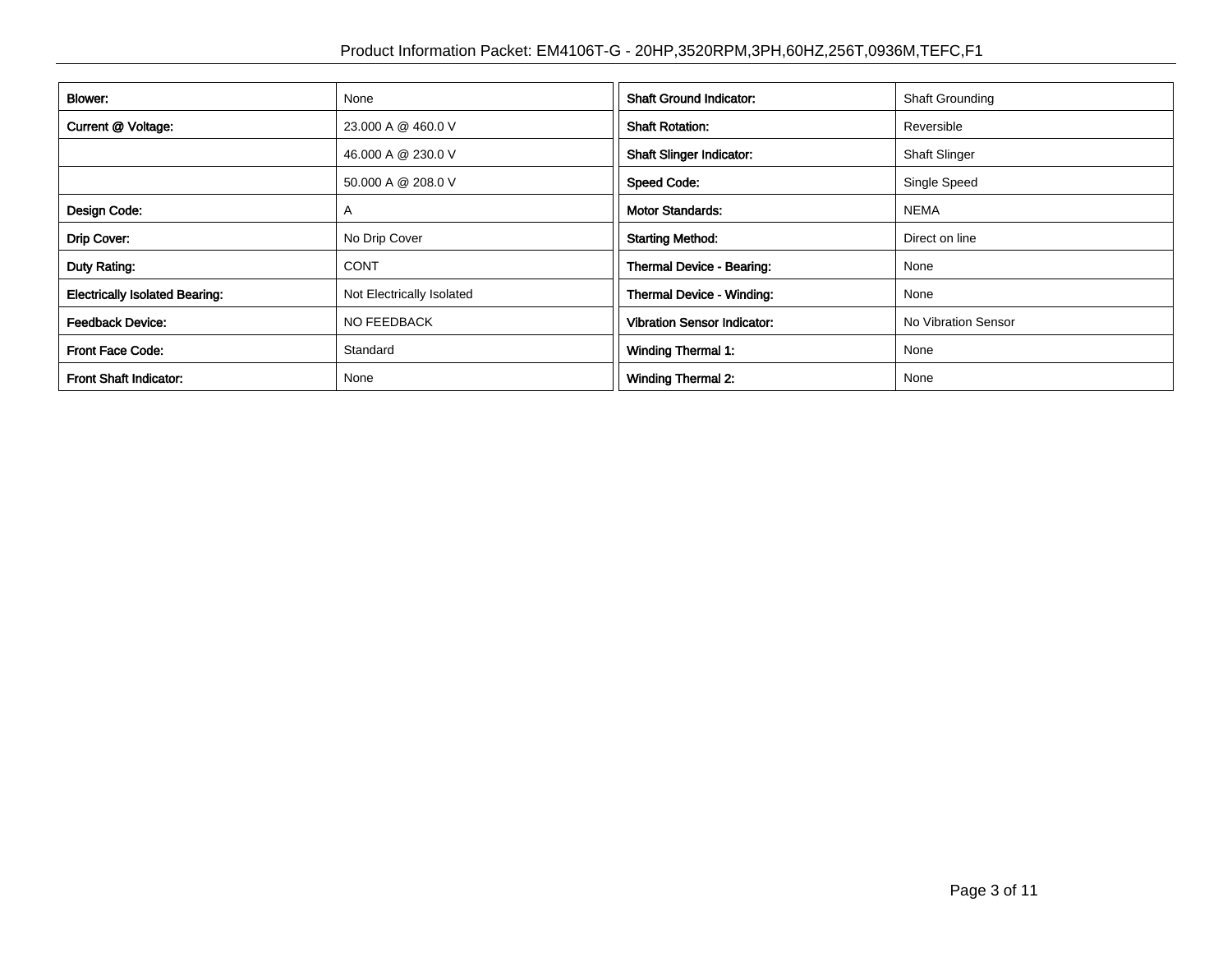#### BALDOR · RELIANCE F Product Information Packet: EM4106T-G - 20HP,3520RPM,3PH,60HZ,256T,0936M,TEFC,F1

| Nameplate NP3441LUA        |                                                     |       |
|----------------------------|-----------------------------------------------------|-------|
|                            |                                                     |       |
|                            | <b>CAT.NO. EM4106T-G</b>                            |       |
|                            | SPEC 09J359Z601G1                                   |       |
|                            | HP 20                                               |       |
|                            | VOLTS 230/460                                       |       |
|                            | AMPS $46/23$                                        |       |
|                            | $RPM$ 3520                                          |       |
| <b>FRAME</b> 256T          | $HZ$ 60<br>PH 3                                     |       |
|                            | DES A<br>$SF$ 1.15<br>CODE <sup>IH</sup><br>CLASS H |       |
| NEMA NOM. EFF 91           | PF 89                                               |       |
|                            | RATING 40C AMB-CONT                                 |       |
|                            | USABLE AT 208V $50$<br>$CC$ 010A                    |       |
|                            | <b>ENCL</b> TEFC<br>SER                             |       |
| DE                         | <b>ODE</b>                                          |       |
| <b>VPWM INVERTER READY</b> | SFA 43/26.5                                         |       |
| CT6-60H(10:1)VT3-60H(20:1  |                                                     |       |
|                            | 50HZ 20HP 190/380V 56/28A                           | SF1.0 |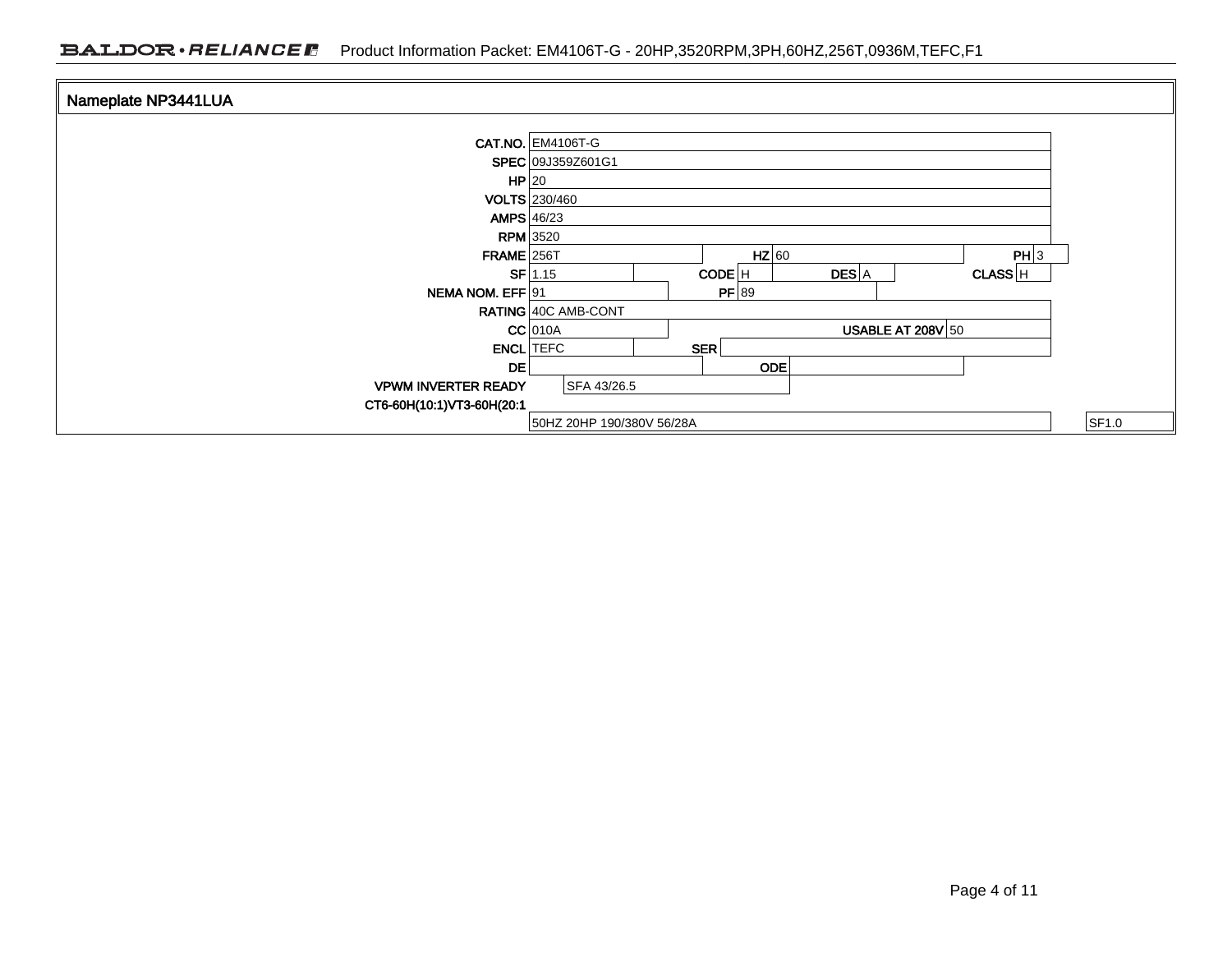| <b>Parts List</b>  |                                            |          |  |  |  |
|--------------------|--------------------------------------------|----------|--|--|--|
| <b>Part Number</b> | <b>Description</b>                         | Quantity |  |  |  |
| SA235032           | SA 09J359Z601G1                            | 1.000 EA |  |  |  |
| RA221996           | RA 09J359Z601G1                            | 1.000 EA |  |  |  |
| 37FN3002C02        | EXFN, PLASTIC, 6.00 OD, 1.503 ID           | 1.000 EA |  |  |  |
| HW1002A63          | WASHER, 5/8 HI-COLLAR SPRLCKWASHER         | 1.000 EA |  |  |  |
| 09CB3003           | CB W/1.75" DIA LD HL - 37, 39, 307 & 309   | 1.000 EA |  |  |  |
| 09GS1000SP         | GASKET-CONDUIT BOX, 1/16 THICK LEXIDE      | 1.000 EA |  |  |  |
| 51XW2520A12        | .25-20 X .75, TAPTITE II, HEX WSHR SLTD    | 4.000 EA |  |  |  |
| HW1001A25          | LOCKWASHER 1/4, ZINC PLT .493 OD, .255 I   | 2.000 EA |  |  |  |
| 09EP1101A11SP      | PU ENDPLATE, MACH                          | 1.000 EA |  |  |  |
| 10XN3816K28        | 3/8-16 X 1.75 HEX HD CAP SCREW, GRADE 5    | 4.000 EA |  |  |  |
| WD1000B16          | T&B CX70TN OR L70P TERMINAL LUG            | 1.000 EA |  |  |  |
| 59XW2520G07        | .25-20X.44, HEX SER WSHR, TAPTITE 2, GREEN | 1.000 EA |  |  |  |
| HW4600B44          | V-RING SLINGER 1.500 X 1.810 X .28 VITON   | 1.000 EA |  |  |  |
| 09EP1100A14        | FREP ASSM, (FOR INTRL ROUTING PURPOSE)     | 1.000 EA |  |  |  |
| HA3400A33          | STUD-3/8-16 X 4.82 HEX WELKER              | 4.000 EA |  |  |  |
| XY3816A12          | 3/8-16 FINISHED NUT                        | 4.000 EA |  |  |  |
| HW1001A38          | LOCKWASHER 3/8, ZINC PLT .688 OD, .382 I   | 4.000 EA |  |  |  |
| HW5100A08          | W3118-035 WVY WSHR (WB)                    | 1.000 EA |  |  |  |
| 10XN2520K28        | 1/4-20 X 1.75" HX HD SCRWGRADE 5, ZINC P   | 2.000 EA |  |  |  |
| 10XN2520K36        | 1/4-20 X 2.25" HX HD SCRWGRADE 5, ZINC P   | 4.000 EA |  |  |  |
| HW1001A25          | LOCKWASHER 1/4, ZINC PLT .493 OD, .255 I   | 4.000 EA |  |  |  |
| HW1001A38          | LOCKWASHER 3/8, ZINC PLT .688 OD, .382 I   | 4.000 EA |  |  |  |
| 09FH4000SP         | 309 FH - BLACK PRIMER                      | 1.000 EA |  |  |  |
| HW1001A38          | LOCKWASHER 3/8, ZINC PLT .688 OD, .382 I   | 4.000 EA |  |  |  |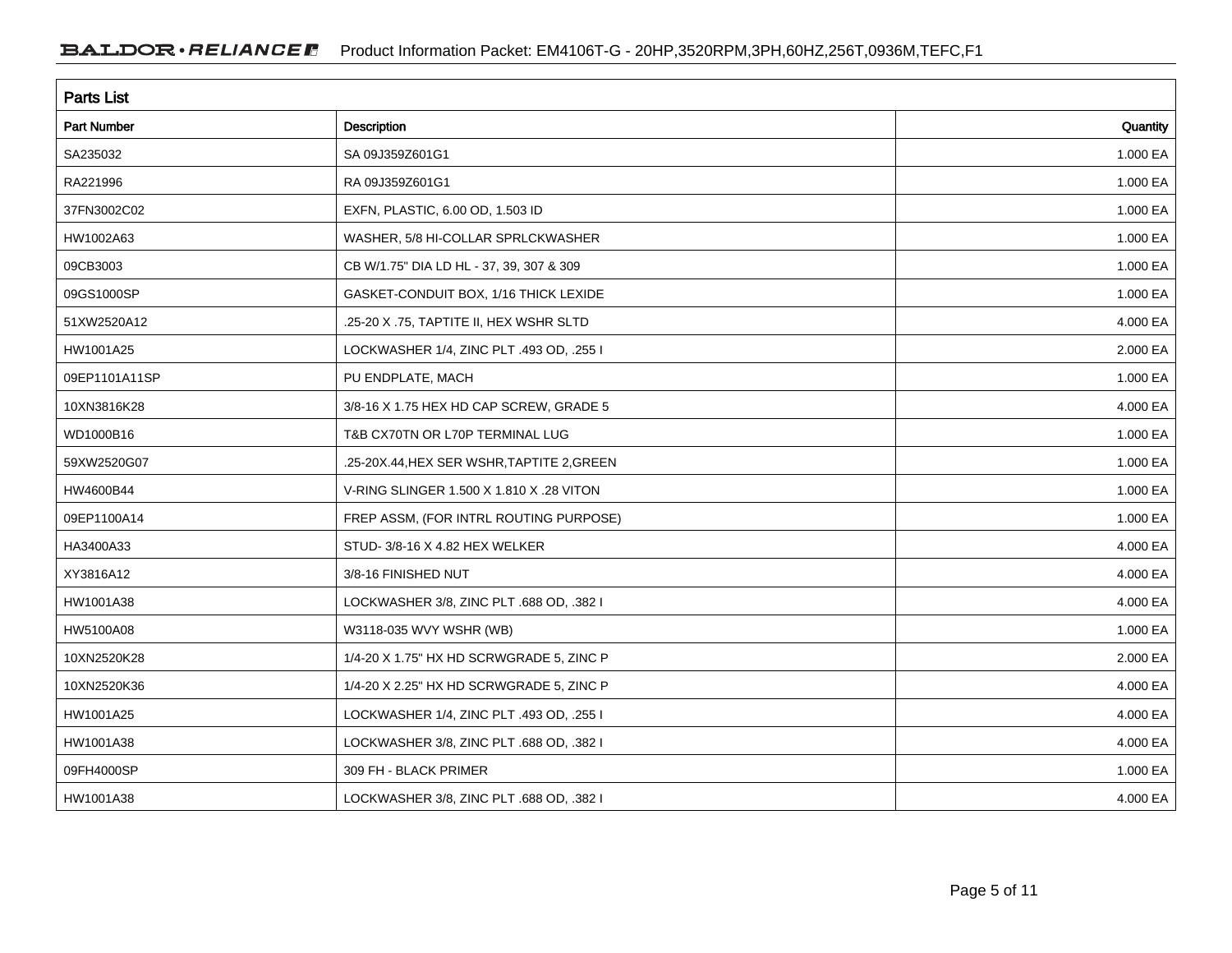| Parts List (continued) |                                             |                      |  |  |  |
|------------------------|---------------------------------------------|----------------------|--|--|--|
| <b>Part Number</b>     | <b>Description</b>                          | Quantity             |  |  |  |
| 09CB3501SP             | CONDUIT BOX LID FOR 09CB3001 & 09CB3002     | 1.000 EA             |  |  |  |
| 09GS1013SP             | GS FOR 09CB3501, 12CB1500 & 12CB1503 LID    | 1.000 EA             |  |  |  |
| 51XW2520A12            | .25-20 X .75, TAPTITE II, HEX WSHR SLTD     | 2.000 EA             |  |  |  |
| HW2501G25              | KEY, 3/8 SQ X 2.875                         | 1.000 EA             |  |  |  |
| <b>LB1115N</b>         | LABEL, LIFTING DEVICE (ON ROLLS)            | 1.000 EA             |  |  |  |
| HW4500A05              | 1669B ALEM/UNIV860 GR FTG X                 | 1.000 EA             |  |  |  |
| HW4500A17              | 317400 ALEMITE GREASE RELIEF                | 1.000 EA             |  |  |  |
| MN416A01               | TAG-INSTAL-MAINT no wire (2100/bx) 4/22     | 1.000 EA             |  |  |  |
| LB1350                 | BAR CODE LABEL FOR YORK                     | 1.000 EA             |  |  |  |
| LD7020D09              | LEAD SET, 12AWG, 9 LEAD, 20" LONG LEADS     | 1.000 EA             |  |  |  |
| HA4054                 | SHORT T-DRAIN FITTING, .125" N.P.T.         | 1.000 EA             |  |  |  |
| MJ1000A02              | GREASE, POLYREX EM EXXON                    | 0.080 LB             |  |  |  |
| HW4500A03              | GREASE FITTING, .125 NPT 1610(ALEMITE) 8    | 1.000 EA             |  |  |  |
| HW4500A17              | 317400 ALEMITE GREASE RELIEF                | 1.000 EA             |  |  |  |
| HA4054                 | SHORT T-DRAIN FITTING, .125" N.P.T.         | 1.000 EA             |  |  |  |
| HW2500A25              | WOODRUFF KEY USA #1008 #BLOW CARBON STEE    | 1.000 EA             |  |  |  |
| MG1000Y03              | MUNSELL 2.53Y 6.70/ 4.60, GLOSS 20,         | $0.050\ \mathrm{GA}$ |  |  |  |
| 85XU0407S04            | 4X1/4 U DRIVE PIN STAINLESS                 | 2.000 EA             |  |  |  |
| LB1119N                | <b>WARNING LABEL</b>                        | 1.000 EA             |  |  |  |
| LC0005                 | CONN.DIA., TY M, 9-LD, DUAL VOLT, REVERSING | 1.000 EA             |  |  |  |
| NP3441LUA              | ALUM SUPER-E VPWM INV READY UL CSA-EEV C    | 1.000 EA             |  |  |  |
| 09PA1000               | PACKAGING GROUP COMBINED PRINT              | 1.000 EA             |  |  |  |
| PE-0000003             | ZRTG PE ASSEMBLY                            | 1.000 EA             |  |  |  |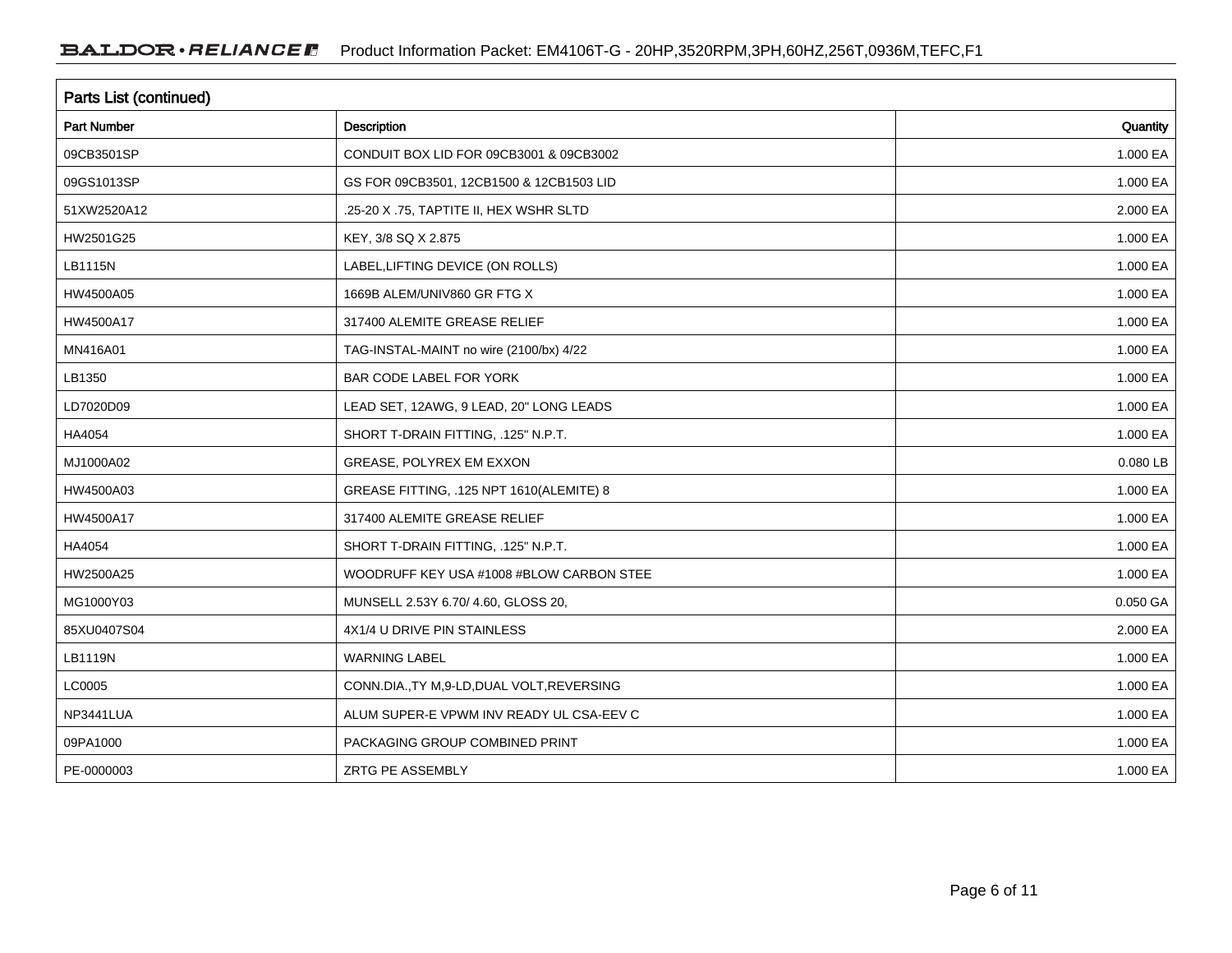#### **AC Induction Motor Performance Data**

Record # 36290Typical performance - not guaranteed values

| Winding: 09WGZ601-R024       |                   | <b>Type: 0936M</b><br><b>Enclosure: TEFC</b> |                                                 |                    |
|------------------------------|-------------------|----------------------------------------------|-------------------------------------------------|--------------------|
| <b>Nameplate Data</b>        |                   |                                              | 460 V, 60 Hz:<br><b>High Voltage Connection</b> |                    |
| <b>Rated Output (HP)</b>     |                   | 20                                           | <b>Full Load Torque</b>                         | 29.6 LB-FT         |
| <b>Volts</b>                 |                   | 230/460                                      | <b>Start Configuration</b>                      | direct on line     |
| <b>Full Load Amps</b>        |                   | 46/23                                        | <b>Breakdown Torque</b>                         | 111 LB-FT          |
| <b>R.P.M.</b>                |                   | 3520                                         | <b>Pull-up Torque</b>                           | 39.1 LB-FT         |
| Hz                           | 60 Phase          | 3                                            | <b>Locked-rotor Torque</b>                      | 49.6 LB-FT         |
| <b>NEMA Design Code</b>      | <b>B KVA Code</b> | H                                            | <b>Starting Current</b>                         | 161 A              |
| <b>Service Factor (S.F.)</b> |                   | 1.15                                         | <b>No-load Current</b>                          | 7.17 A             |
| <b>NEMA Nom. Eff.</b>        | 91 Power Factor   | 89                                           | Line-line Res. @ 25°C                           | $0.47592$ $\Omega$ |
| <b>Rating - Duty</b>         |                   | 40C AMB-CONT                                 | Temp. Rise @ Rated Load                         | $76^{\circ}$ C     |
| S.F. Amps                    |                   |                                              | Temp. Rise @ S.F. Load                          | $95^{\circ}$ C     |
|                              |                   |                                              | <b>Locked-rotor Power Factor</b>                | 29                 |
|                              |                   |                                              | <b>Rotor inertia</b>                            | 0.92 LB-FT2        |

**Load Characteristics 460 V, 60 Hz, 20 HP**

| % of Rated Load     | 25     | 50     | 75     | 100    | 125    | 150    | S.F. |
|---------------------|--------|--------|--------|--------|--------|--------|------|
| <b>Power Factor</b> | 58     | 78     | 86     | 89     | 90     | 90     | 90   |
| <b>Efficiency</b>   | 88.9   | 92.2   | 92.4   | 91.7   | 90.7   | 89.2   | 91.1 |
| <b>Speed</b>        | 3579.6 | 3561.5 | 3541.3 | 3519.5 | 3495.4 | 3467.8 | 3505 |
| Line amperes        | a      | 13     | 17.7   | 22.9   | 28.6   | 35     | 26.3 |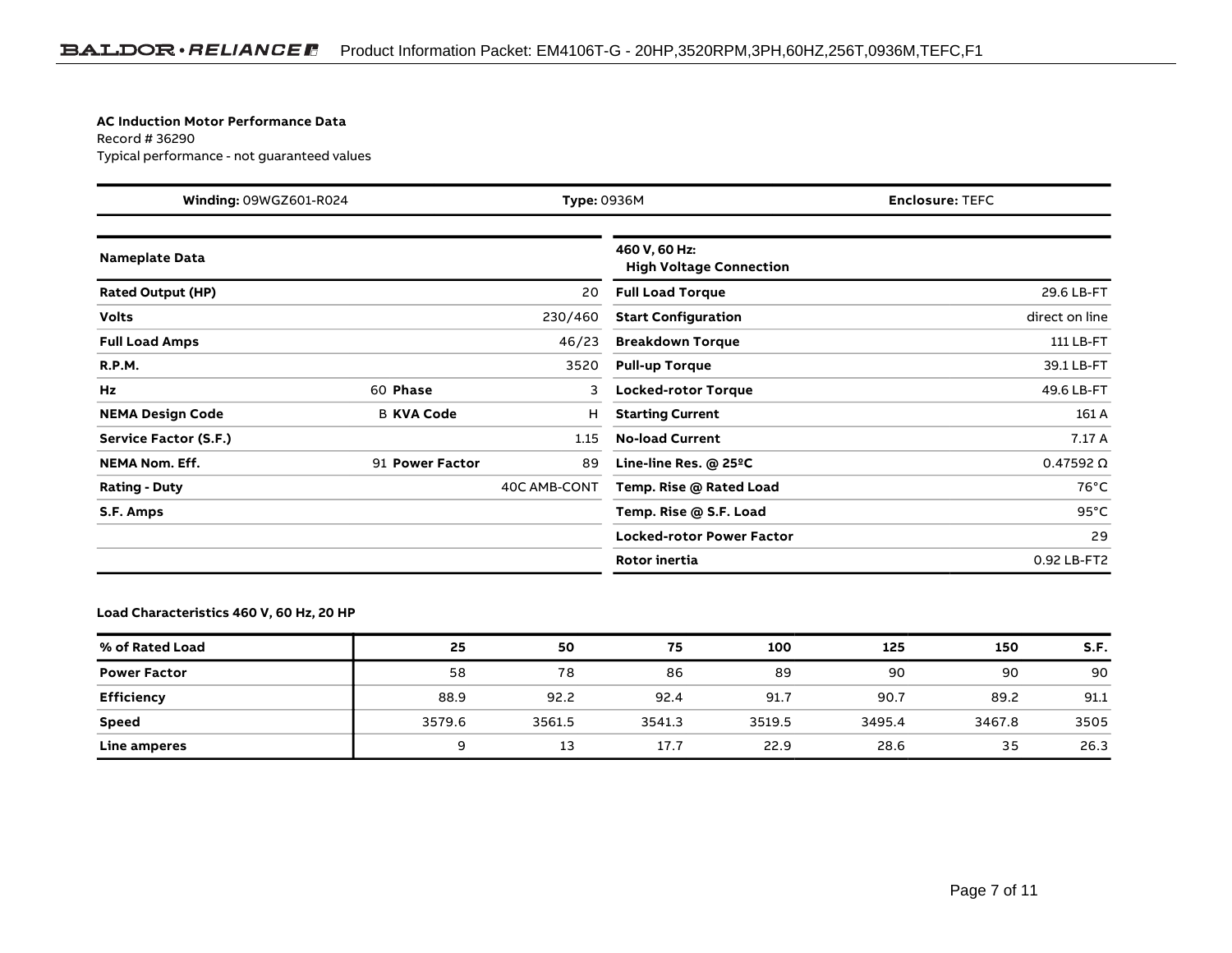

Performance Graph at 460V, 60Hz, 20.0HP Typical performance - Not guaranteed values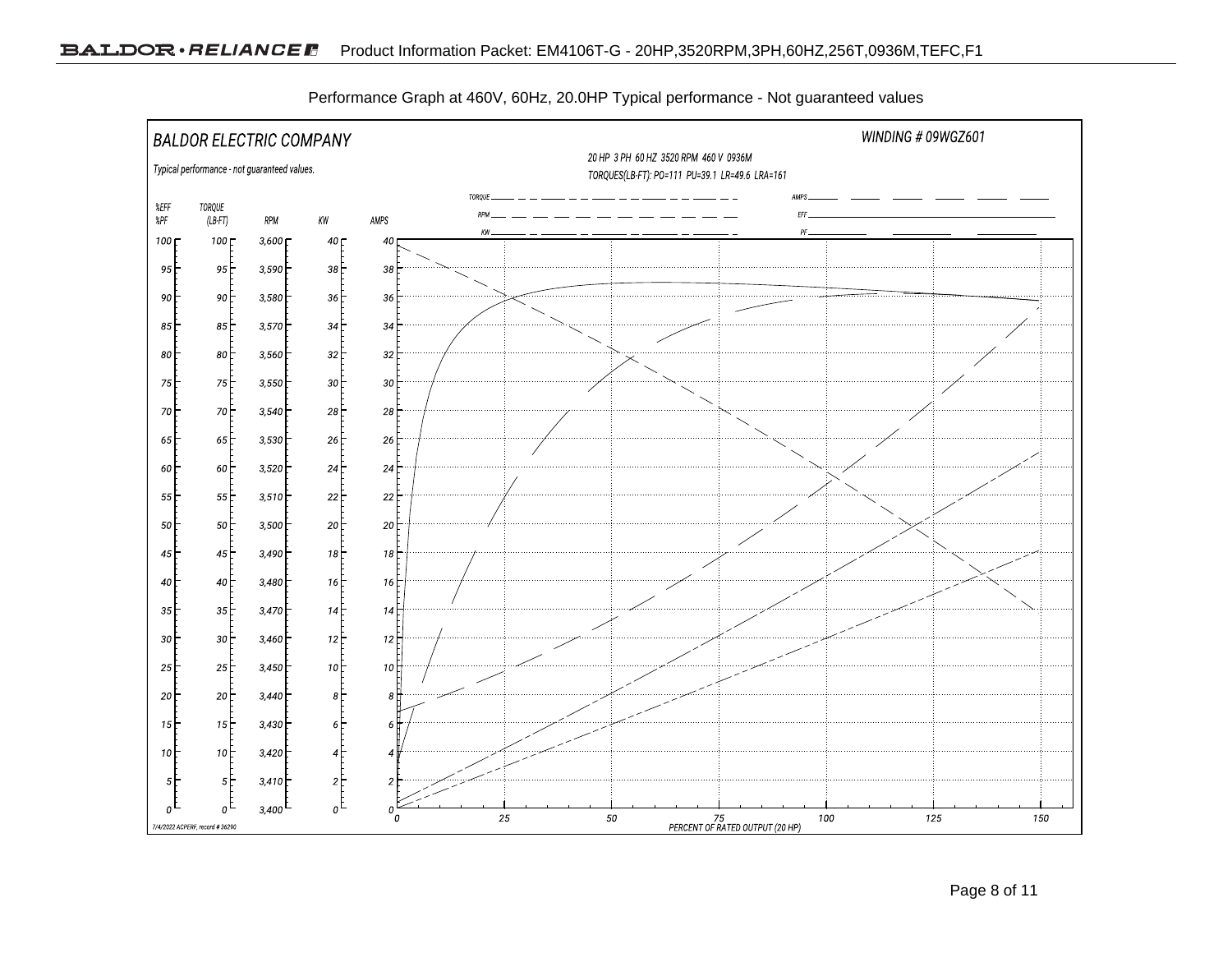

Page 9 of 11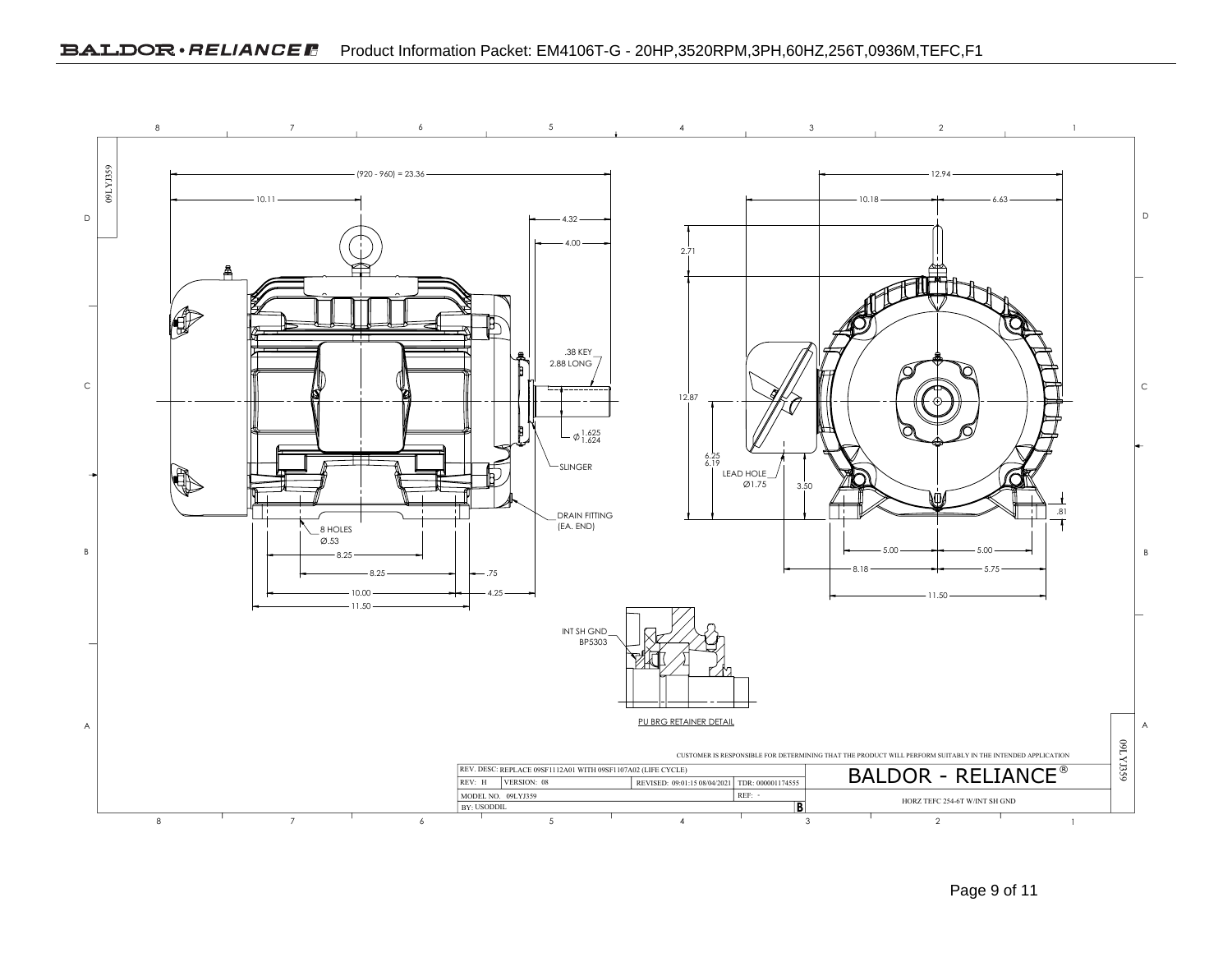